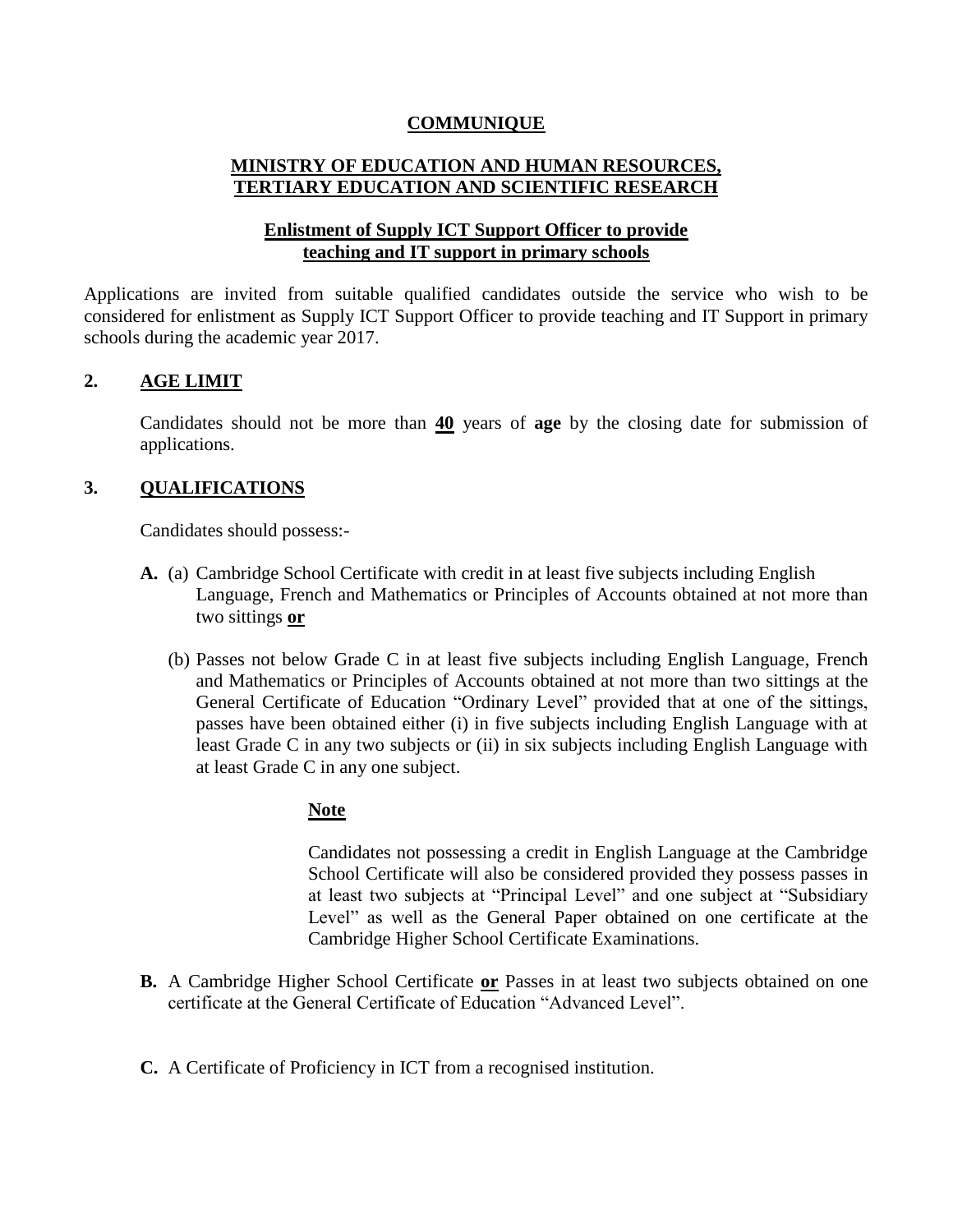#### **OR**

Equivalent qualifications to A, B and C above acceptable to the Public Service Commission.

- **D.** Candidates should
	- (i) be able to install and to configure ICT equipment including software packages; and
	- (ii) possess good communication and interpersonal skills.

Qualification at **A** above should have been obtained prior to qualification at **B** above.

# **NOTE**

- 1. Candidates should provide written evidence of experience/knowledge claimed.
- 2. **The onus for the submission of equivalence of qualification (if applicable) from the relevant authorities (Tertiary Education Commission or Mauritius Qualifications Authority) rests on the candidates. Applications will not be considered in case of non submission of Equivalence Certificate, as appropriate, by the closing date**.

# **4. CONDITIONS OF EMPLOYMENT AND REMUNERATION**

- 4.1 The enlistment will be purely on a temporary basis, as and when required, and may be terminated at any time. Selected candidates will not have any claim for permanent appointment.
- 4.2 Candidates will be paid fees at the rate of **Rs 14,875** monthly on a pro-rata basis, on days they actually work.
- 4.3 Bus fares will be refunded on the basis of the number of days of attendance at approved rates.

# **5. MODE OF APPLICATION**

- 5.1 Applications should be made on the **prescribed form** obtainable at the:
	- Enquiry Unit of the Ministry of Education and Human Resources, Tertiary Education and Scientific Research, Ground Floor, MITD House, Phoenix.
	- Educational Zone 1, Mutual Aid Building, Phase 2, Level 4, 5 Guy Rozemont Square, Port Louis.
	- Educational Zone 2, Sir F. Herchenroder Street, Beau Bassin.
	- Educational Zone 3, Rose Belle (opposite Grand Port Savanne District Council).